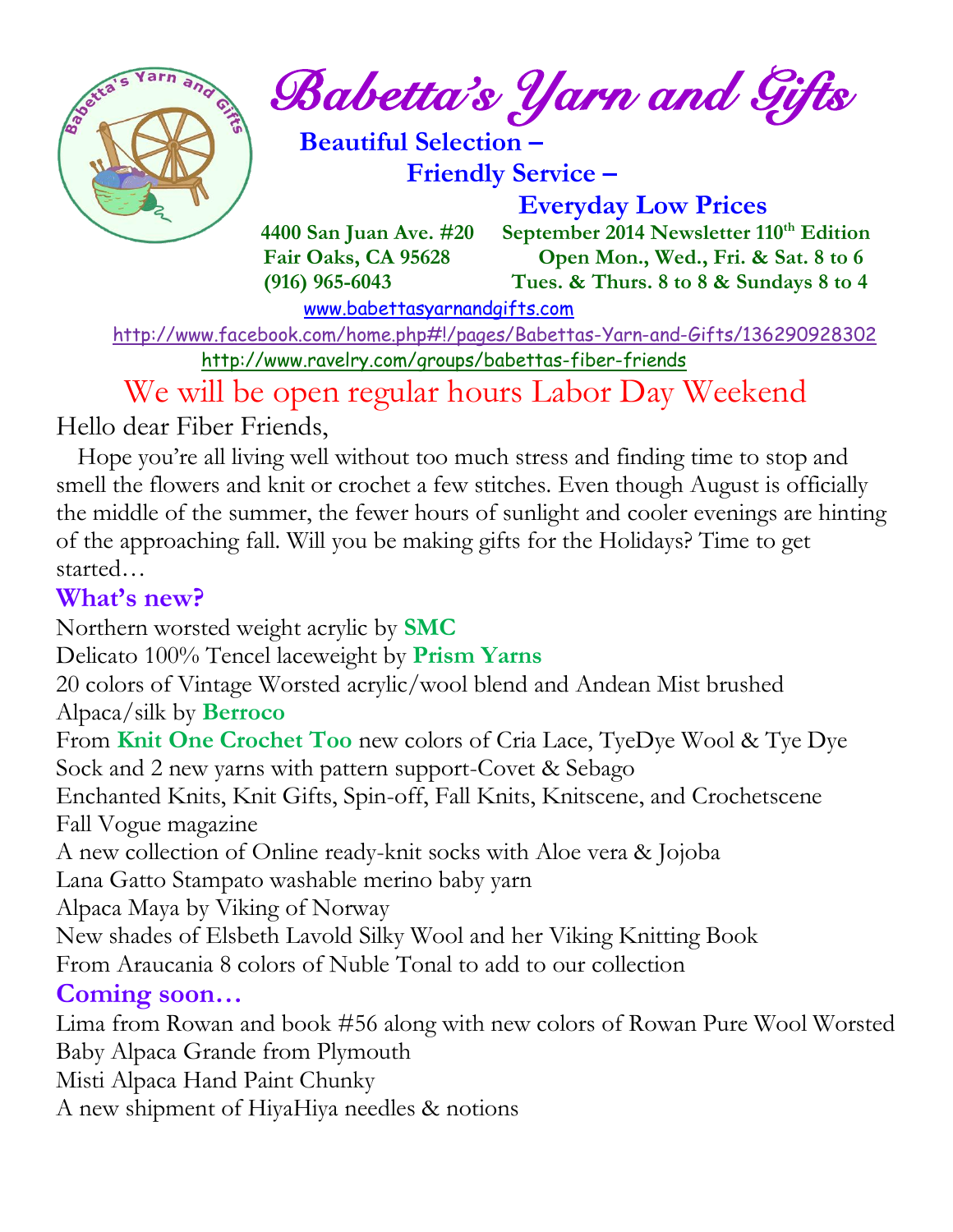# **Sivia Harding Trunk Show and meet & greet Friday Sept. 5 from 6pm to 8pm Refreshments will be served. Stop by and show Sivia how strong our local fiber community is.**

## **R.S.V.P. [bgnos@babettasyarnandgifts.com](mailto:bgnos@babettasyarnandgifts.com)**

Sivia will be teaching her workshops "Bead Whimsy" & "Knotty Scarflet" for the Camellia City Stockinettes on Sept. 6. Sign-ups are now open to nonguild members. I have flyers at the shop. If you're interested contact Melissa Gardner at [mgb8919@internet49.com](mailto:mgb8919@internet49.com)

## **Dream Club**

We have a few spaces left in the Dream in Color Dream Club for 2014 - First delivery Sept. 1st On the 1<sup>st</sup> of every month from  $9/1/14$  to  $2/1/15$ you will receive a skein of one of their wnoderful yarns Dyed in a unique colorway and a designer pattern to create something spectacular. Sign-up for \$30 and each month you will get \$5 off the yarn when it arrives and a pdf pattern by e-mail.



# **Labor Day Weekend SALE! Aug. 30, 31 & Sept. 1**

As summer wanes we need to make room for our Fall & Winter fibers. You will find many summer yarns on sale for 10% to 20% off regular prices.

All Ruffle yarns will be 50%off

Individual patterns in the binders will be 20%off

All Interweave books will be 10%off

Discount sales final. No other discounts apply.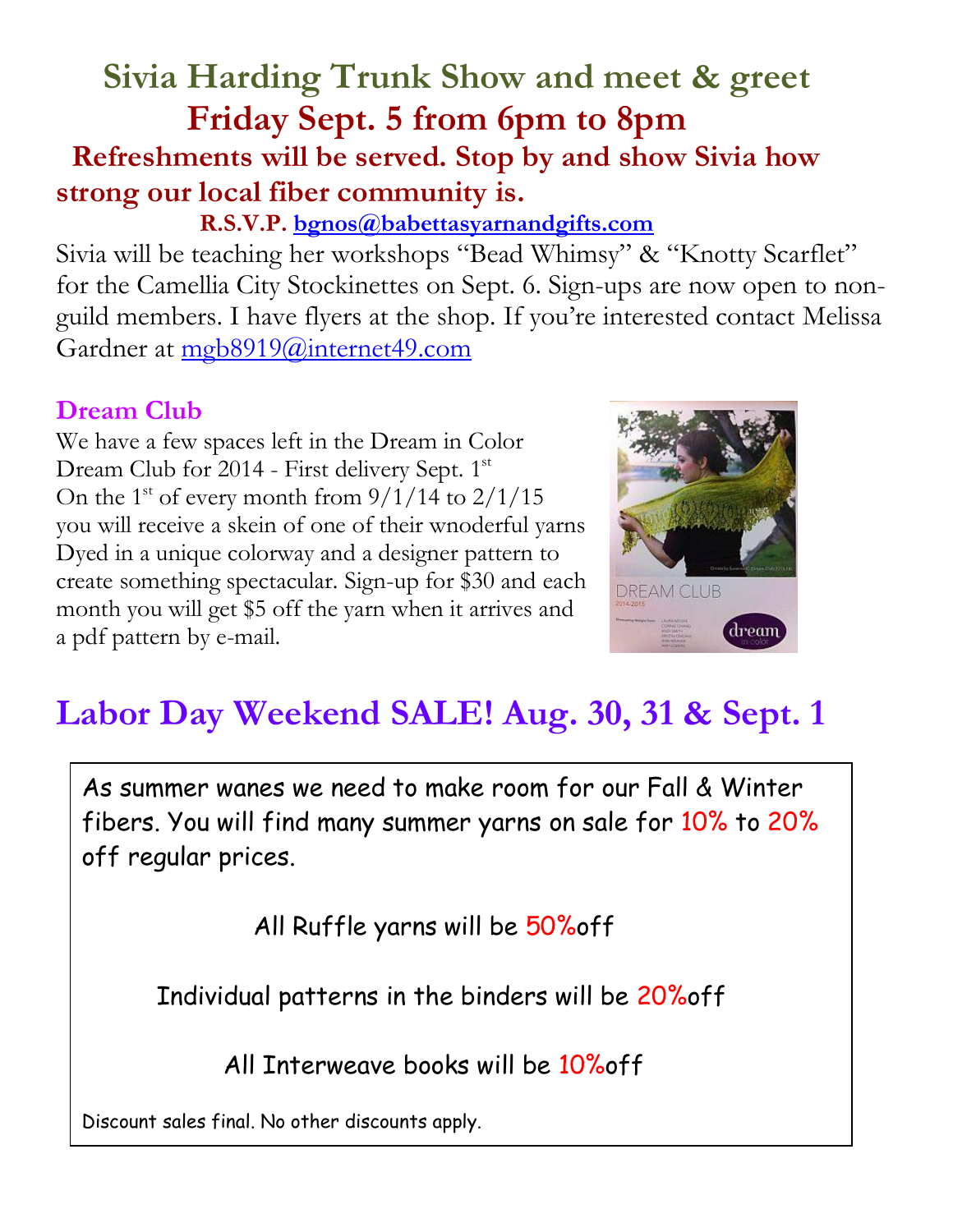

Learn to knit with beads Maya will be teaching this technique using Laura Nelkin's **Stereo Cuff** pattern Saturday Sept. 13 from 1pm to 3pm Sign-up fee \$30 includes kit with pattern

# **Classes for September at Babetta's 916-965-6043**

 *In our project classes you can learn to knit anything from scarves to socks to felted purses to lace shawls to hats to sweaters. Pick your project and join in the fun. Our knitters inspire each other to try new things by sharing ideas and showing off their latest creation. Sign up for one of our classes and you will receive a coupon for 10% off.*

 **Pre-registration is required as class sizes are limited. Please choose your dates carefully. Because of scheduling conflicts and complications, make-up classes will only be allowed under special circumstances and individual consideration.**

#### **Tuesdays Sept. 9, 16, & 23**

Knitting Project 10am – 11:30am fee \$50 Knitting Project 6pm – 7:30pm fee \$50

**Wednesdays Sept. 10, 17, & 25** Knitting Project 1pm – 2:30pm fee \$50 Knitting Project 3:30pm- 5pm fee \$50

**Thursday Sept. 11, 18 & 26** Knitting Project 6pm – 7:30pm fee \$50 Knitting Project 10am – 11:30am fee \$50 **Saturdays Sept. 13, 20, & 28** Knitting Project 4pm – 5:30pm fee \$50.

#### **Private Lessons**

Knitting or Crochet \$20 an hour Group Knitting or Crochet Private lessons \$15 an hour per person. Spinning or weaving \$25 an hour Group rates are \$20 an hour per person. 50% deposit required when scheduling. Cancellations with less than 24 hour notice will forfeit deposit with exceptions for emergencies. Other cancellations can be transferred to rescheduled lessons or store credit.

### **Charity Knitting Group**

 How would you like to do some charity knitting/crocheting with a lovely group of people? **"The Purls of Fair Oaks"** meets the second Thursday of every month from 10am to noon here at **Babetta's.** This wonderful group of knitters makes newborn hats for local hospitals as well as other local charity groups. If you'd like to come join the group there's always room for more. This month's date is Sept. 10. If you'd like to drop off any knitted or crocheted donation items you can do that at any time and I will pass them on.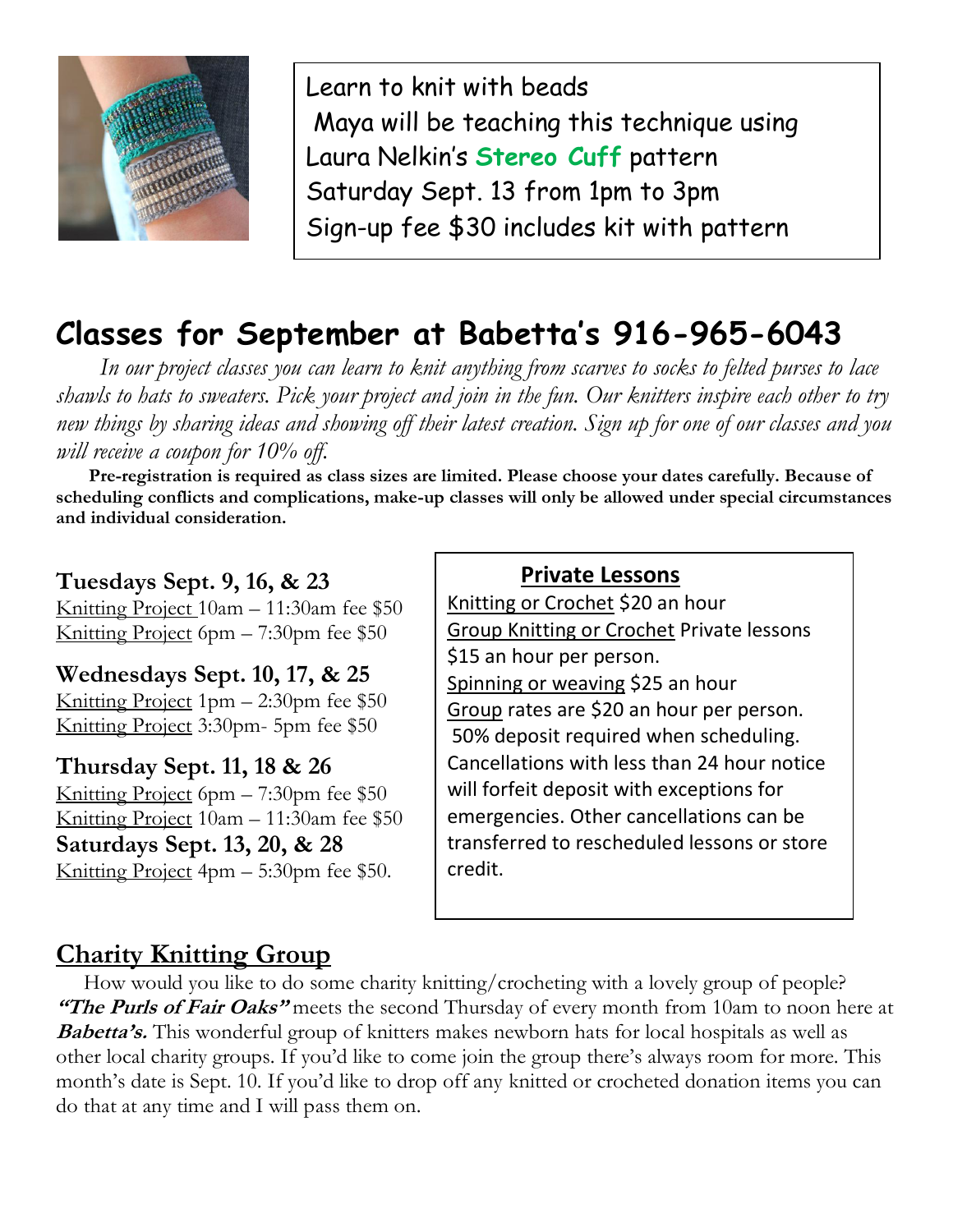### **Yarn donations**

 Many of you have donated yarn and needles to Wellspring women's center. Those donations are greatly appreciated. I have been contacted by Mary Kauffman of Folsom about another group in need of donations. The **Folsom Women's Facility** has a "Hooks & Needles" program that does charity knitting and crocheting for children in need. They would be most grateful for donations of Yarn, hooks, and knitting needles. Please pass along Mary's contact info to family and friends that might have donations as well. [marymcgarrykauffman@gmail.com](mailto:marymcgarrykauffman@gmail.com) Here's their current project;



#### **Follow-up on Alice's Embrace contest**

 Thanks everyone who participated in this contest. Babetta's will continue to receive your donations to this organization to pass along to Diane Lewis its creator. Knitique in Elk Grove came in first with 17 donations and congratulations to Jean Grieve the winner of a \$50 gift certificate.

Free patterns for Sept. 2014



# Shades of Gray Reversible Cable Scarf

Materials: 2 skeins Encore Colorspun Worsted color#7656, size 9 needles, cable needle Cast on 33 Row 1:k1, p2, k2, p2, (k1, p1) 4 times, k1, p1, k1, (k1, p1) 4 times, p2, k2, p2, k1 Row 2:k1, p1, k2, p2, k1, (k1, p1)4 times, k1, p1, k1, (k1, p1)4 times, k1, p2, k2, p1, k1 Repeat rows 1 & 2